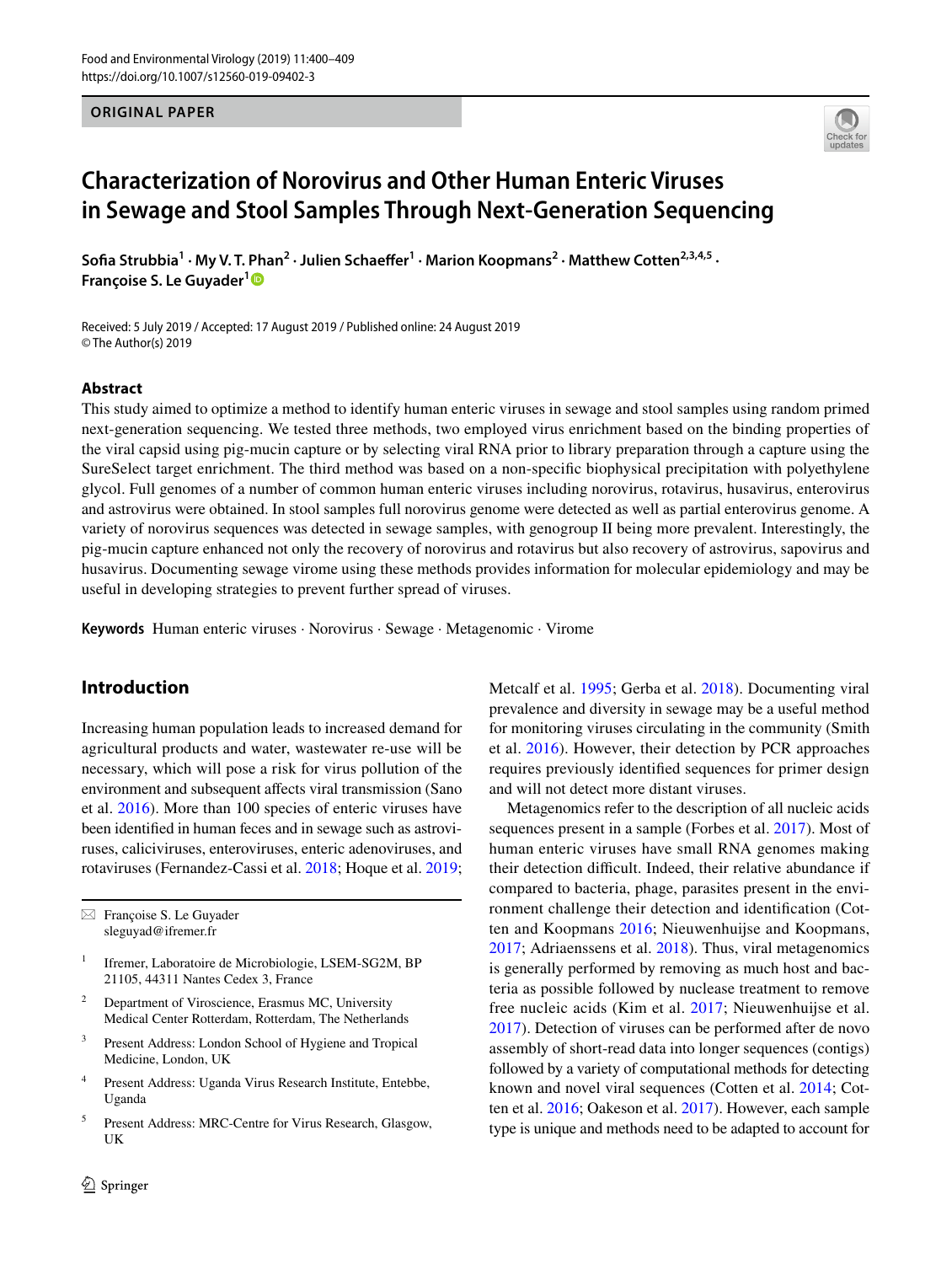origin and to address the metagenomic objective. A concrete example was provided by the analysis of samples collected during the Tara oceans expedition (Alberti et al. [2017](#page-8-9)). The strategy applied allowed generation of data from a variety of organisms, including viruses and plankton from oceanic samples collected worldwide. Their approach showed the importance of using separate processing steps to analyze the diferent compartments of a volume of (sea)water. To identify human enteric viruses in complex samples such as stool or sewage samples, a method able to select these small particles resistant to acidic conditions, to eliminate bacteria and to decrease as much as possible background genomes such as phage genomes will be useful.

The aim of the current study was to evaluate methods for human enteric virus detection using metagenomics with a focus on norovirus. Noroviruses have great genomic diversity and they are divided into seven genogroups and many genotypes based upon genomic sequence phylogeny (de Graaf et al. [2017](#page-8-10)). Three of these genogroups (GI, GII and GIV) infect humans, and constitute the principal agent of acute gastroenteritis worldwide. Importantly for environmental research norovirus are excreted at high concentrations by infected individuals and they are highly persistent (Atmar et al. [2018](#page-8-11)). Their concentrations in sewage, that may vary among countries, are usually high and their presence in waters constitutes a major public health issue nowa-days (Sano et al. [2016;](#page-9-0) Schaeffer et al. [2018](#page-9-4)). To specifically enrich our metagenomics libraries in norovirus sequences, we selected three protocols that take advantage of known properties of these viruses. The frst method uses SureSelect target enrichment (Agilent) with probes matching human norovirus sequences. The second method comprises pH variations, based on norovirus capsids isoelectric point and on their resistance to both high and low pH. The third method is based on norovirus binding to glycans structures that are present in human but also pig mucins.

## **Materials and Methods**

#### **Samples**

Five human stool samples (sample 570, 287, 5, 581, 582) positive for norovirus collected between January 2008 and October 2016 were used as a 10% suspension in water. Four samples were analyzed following method B and one sample following method B and C (stool sample 570) (Fig. [1\)](#page-1-0). Seven raw sewage samples were collected from a gathering point upstream of any process between January 2014 and February 2017 from diferent sewage treatment plants located in the southern part of Brittany (France). Three sewage samples (sample 1777, 1797, 1854) were analyzed using method A



<span id="page-1-0"></span>**Fig. 1** Schematic of sample processing and sequencing used in this study. The three main frames on the top contain the method names (A, B and C), the number and the type of sample treated with each protocol. Key steps common to all protocols are represented in gray rectangle

and the remaining four samples (sample 1887, 1919, 1920, 1927) were analyzed using method B and C.

## **Method A: Polyethylene Glycol Precipitation and Norovirus SureSelect Target**

Sewage samples were concentrated using a polyethylene glycol precipitation method (PEG) as previously described (Lewis et al. [1988](#page-8-12); Schaeffer et al. [2018](#page-9-4)). Briefly, 40 mL of sample were mixed with 10 mL of a 50% PEG 6000 solution (Sigma-Aldrich, St Quentin France) (Fig. [1\)](#page-1-0). After gentle agitation overnight at 4 °C, the mixture was centrifuged for 1.5 h at  $13,500 \times$  g and the pellet was suspended in 3 mL of 0.05 M glycine buffer (pH 9). After nucleic acid extraction as described below, norovirus RNA sequence were enriched using the SureSelect target enrichment specifc array during the library preparation (details in the library preparation paragraph) (Brown et al., [2016](#page-8-13)).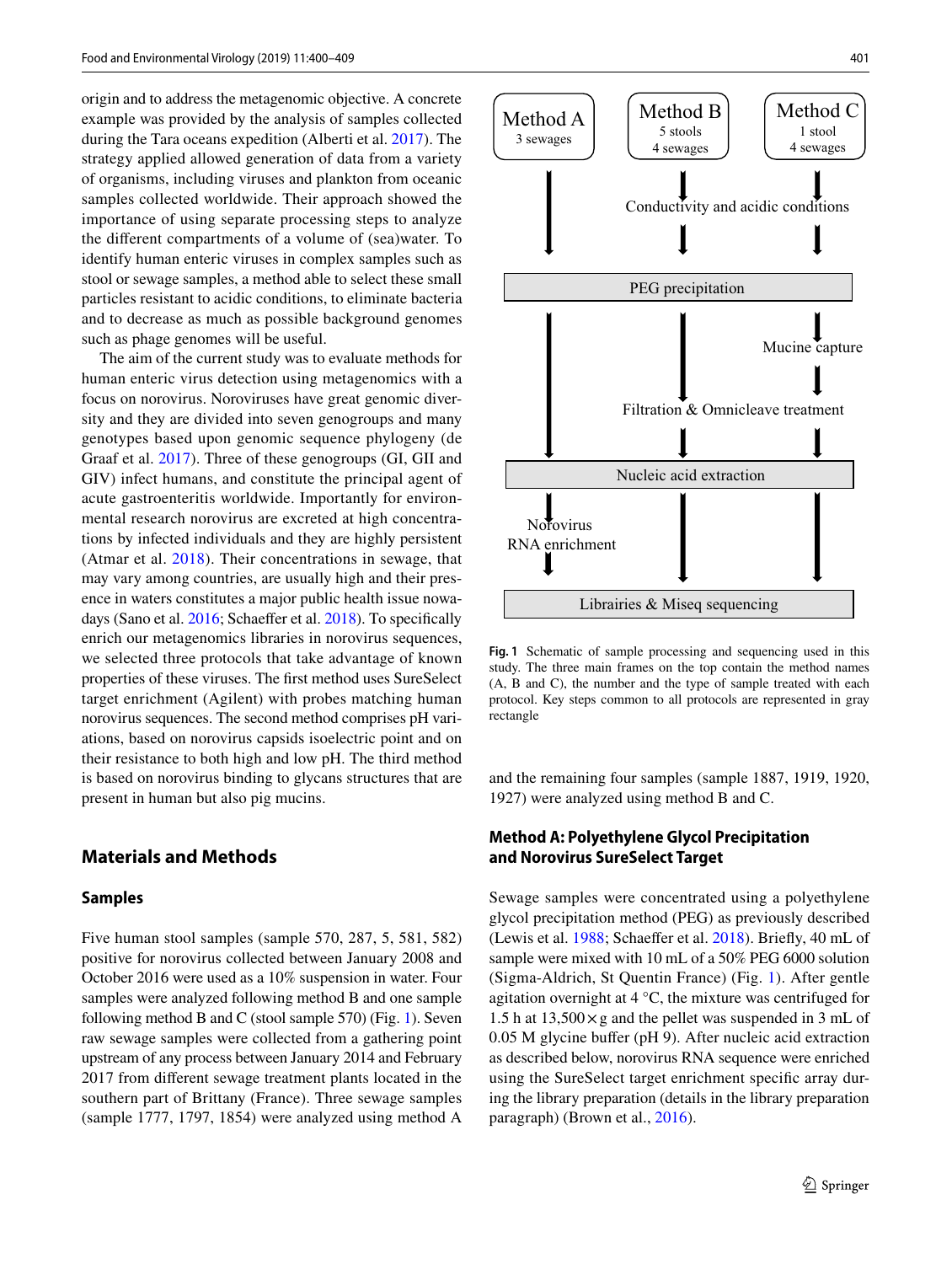#### **Method B: Acidic Treatment and PEG Precipitation**

To optimize human enteric viruses recovery, viruses were acid adsorbed to organic or inorganic particles present in the samples by increasing the conductivity of stool suspension or sewage samples to 2000 µS by addition of 5 M sodium chloride at pH 3 (Mullendore et al. [2001](#page-9-5)), and then concentrated using PEG precipitation as described above (Fig. [1](#page-1-0)). After centrifugation, the pellet was suspended in 3 mL of 0.05 M glycine bufer (pH 9), and fltered through 5, 1.2, 0.45 and 0.22 µM flters (Minisart NML 17594, NML17593, PES16533, PES16532). Then, the fltrate was incubated with 2000 Units of OmniCleave Endonuclease (Epicentre, Madison, USA) for one hour at 37 °C to eliminate free nucleic acids, followed by nucleic acid extraction.

## **Method C: Porcine Gastric Mucin (PGM) Capture**

Samples were prepared following method B and after incubation with the OmniCleave Endonuclease, porcine gastric mucin (PGM) capture was applied (Fig. [1](#page-1-0)). Type III PGM (7.5 mg/mL, Sigma, France) was conjugated to MagnaBind TM carboxyl-derivatized beads (Pierce Biotechnology, Rockford, IL, USA) according to the manufacturer's protocol. Subsequently, 100 µL of PGM-bead suspension was mixed for 1 hour at room temperature with 3 mL glycine buffer PEG sewage concentrate (Tian et al. [2008\)](#page-9-6). After capturing the beads using a magnetic rack, the supernatant was discarded and the beads were released and suspended in 1 mL of sterile water. This volume was further diluted in the lysis bufer for nucleic acid extraction as described below.

## **Nucleic Acid Extraction**

Nucleic acids were extracted from sample concentrates prepared using the three methods by adding 10 mL of the chaotropic agent guanidine thiocyanate reagent lysis bufer (bioMerieux, Lyon, France) and incubation for 10 min at room temperature. Then, for samples prepared using Method C, the supernatants were transferred to new tubes after bead capture using the magnetic rack. Then, 140 µL of paramagnetic silica bead suspension was added (NucliSens kit, bioMerieux) to all the tubes and further incubated for 10 min at room temperature. The beads were captured using the magnetic rack and the volume was reduced to 2 mL for further extraction and purifcation steps as recommended (Schaeffer et al. [2018](#page-9-4)). A final step of RNA cleaning and concentration step was performed using a Zymo-spin column (RNA Clean & Concentrator, Zymo Research, Irvine, USA). The fnal step was a DNAse treatment for 30 min at 37 °C with 5 Units of Turbo DNAse, (Ambion, ThermoFisher Scientifc, France) (method B and C).

## **Norovirus Quantifcation**

A microfuidic-based digital one-step RT-PCR, that allow quantifcation without external calibration curves was performed using primers and probes targeting the ORF1-2 region (Polo et al. [2016\)](#page-9-7). Positive and negative controls were included in each series, and quantifcation was calculated using the Poisson distribution (QuantStudio™ 3D Analysis Suite™ Cloud Software, version 3.0.3; ThermoFisher). The fnal result was expressed as RNA copies/µl.

#### **Library and Sequencing**

For method A, cDNA were synthesized using Superscripts II and random primers according to the manufacturer protocol (Life Technologies). The second-strand cDNA synthesis was performed using 5 U of Klenow (Invitrogen) polymerase in a fnal volume of 30 µL followed by SureSelect enrichment (Agilent) with the RNA bait design previously designed (Brown et al. [2016\)](#page-8-13). NGS librairies were prepared using a SureSelect<sup>XT</sup> Illumina paired-end sequencing library protocol (Agilent).

For methods B and C, after cDNA synthesis using Super-Script II and random primers according to the manufacturer's protocol, the second-strand DNA was synthesized according to the manufacturer's protocol (New England Bio-Labs). NGS libraries were prepared using the NEB Next Ultra DNA Library Prep Kit for Illumina (New England BioLabs) according to the manufacturer's instructions.

Sequencing was performed on the Illumina MiSeq platform, with Phage *PhiX174* added to samples to standardize the runs.

### **Sequence Analysis**

Illumina adapters were removed from the raw reads and resulting reads were trimmed using QUASR (Watson et al. [2013](#page-9-8)) from the 3' end to reach a median Phred score  $\geq$  35, which means a base call accuracy between 99.9% and 99.99%. Reads shorter than 80% of the original read length were discarded.

#### **General De Novo Assembly**

De novo assembly was performed with quality-controlled reads using SPAdes v.3.10.1 (Bankevich et al. [2012](#page-8-14)). A variety of assembly conditions were examined but in general assembly with no error correction or read normalization yielded the largest initial contig set. Virus specifc contigs were identifed using Usearch (Edgar [2010\)](#page-8-15), against a set of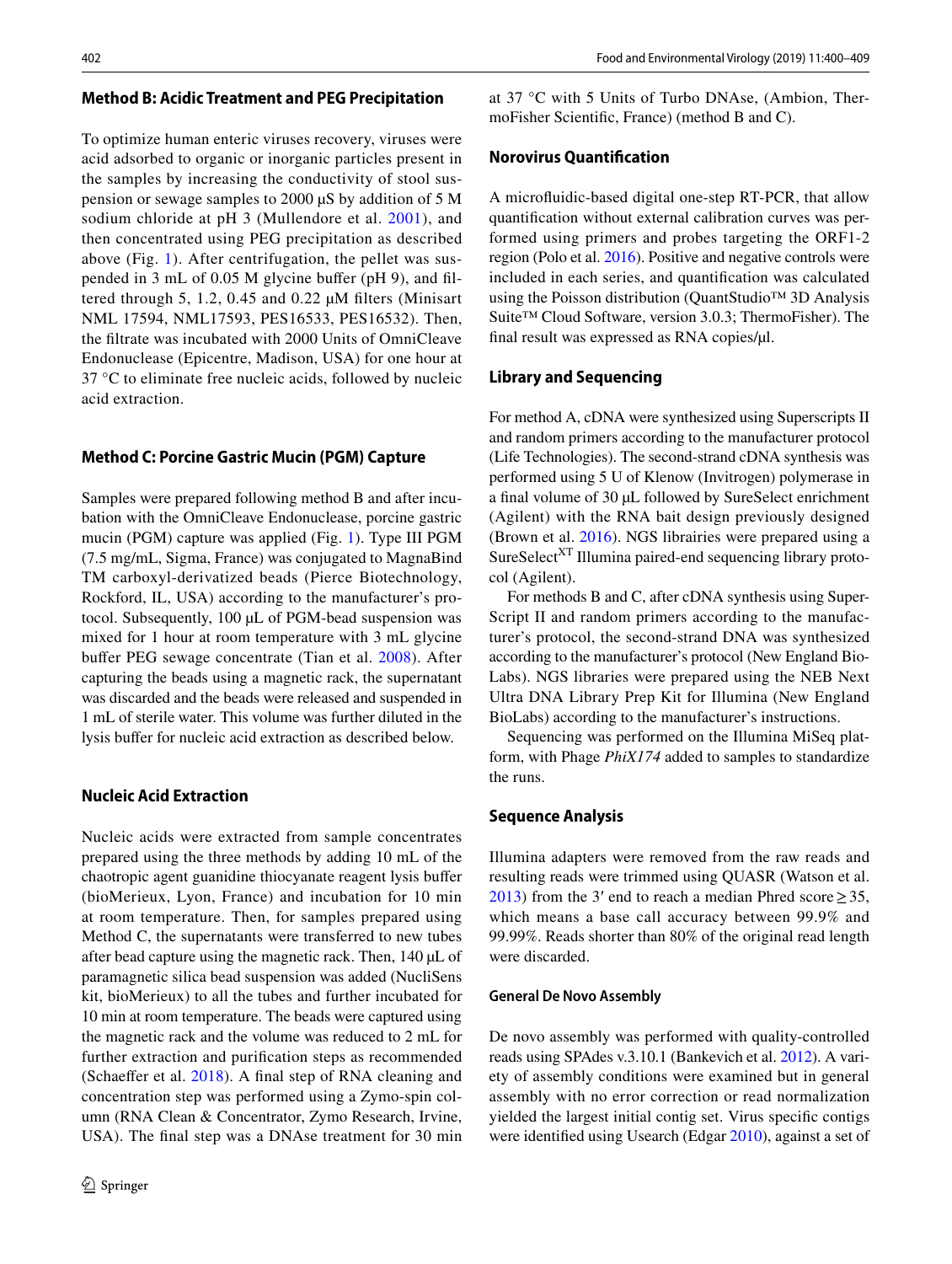39 virus family or subfamily specifc protein databases and virus family specifc contigs were further assembled into larger contigs using mapping of the contigs against the closest identifed full genome. A penultimate consensus genome was generated from the contigs. A fnal check of the genome was performed by mapping all quality-controlled reads to the penultimate consensus genome and a fnal majority nucleotide consensus genome was generated. All expected reading frames were examined, any disruption was checked and resolved by consulting the original reads across the query site.

#### **Virus Family Specifc De Novo Assembly**

All virus family-specific reads were then harvested by mapping to a comprehensive set of all sequences>500 nt available for that family in GenBank using Bowtie2 (Langmead et al. [2012\)](#page-8-16). The resulting virus family-specifc reads were de novo assembled using SPAdes v.3.10.1 (Bankevich et al. [2012\)](#page-8-14). Contigs shorter than 500nt were removed from subsequent analysis and contigs with coverage below 10 (determined by Bowtie2 mapping) were carefully examined to avoid assembling contigs with varying coverage. Further assembly and genome checking were performed as described above.

## **Results**

One objective of this work was to explore three biochemical and nucleic acid enrichment methods in sample preparation for viral NGS (Fig. [1\)](#page-1-0). Overall, large contigs matched to one of these eight viral families (*Astroviridae, Caliciviridae, Nodaviridae, Leviviridae, Microviridae, Picornaviridae, Picobirnaviridae* and *Reoviridae*) (Fig. [2\)](#page-3-0). These families were detected in multiple samples and we focused on these families for the remaining analyses. No sequence with homology to the Hepatovirus genus or *Hepeviridae* family were detected.

#### **Norovirus Concentrations in Sewage Samples**

Quantifcation performed on four samples displayed comparable concentration (around  $10^3$  RNA copies (c)/uL) for norovirus (Table [1](#page-4-0)). Norovirus GI was detected in all samples, with concentrations 10 to 100 times lower compare to norovirus GII concentrations. After PGM capture (method C) norovirus concentrations was similar for three samples, but was lower for sample 1920, both for genogroup I and II (Table [1\)](#page-4-0).



<span id="page-3-0"></span>**Fig. 2** Heat map of larger viral contig yield. Quality-controlled shortread data were de novo assembled into large contigs and contigs were classifed at the protein level by comparison with virus familyspecifc reference sets (see Methods). The numbers of contigs in each sample with > 60% protein identity and 500 nt minimum contig length were plotted in a heat map. The colorbar to the right indicates number of contigs detected per sample in each virus family

## **Utility of Target Enrichment (Method A) to Study Norovirus Diversity**

Targeting norovirus sequences using the norovirus enrichment capture allowed the recovery of long fragments with good coverage as the lowest count was 8.225 (Table [2\)](#page-4-1). Almost complete genomes were obtained for seven GII strains and for two GI strains. Half of a GIV.1 norovirus sequence was also obtained. Another advantage of this approach is the sensitivity as the full-genome sequence for GI strain was obtained from sewage samples 1777 and 1854, having both a quite low concentration of 3 RNAc/µL.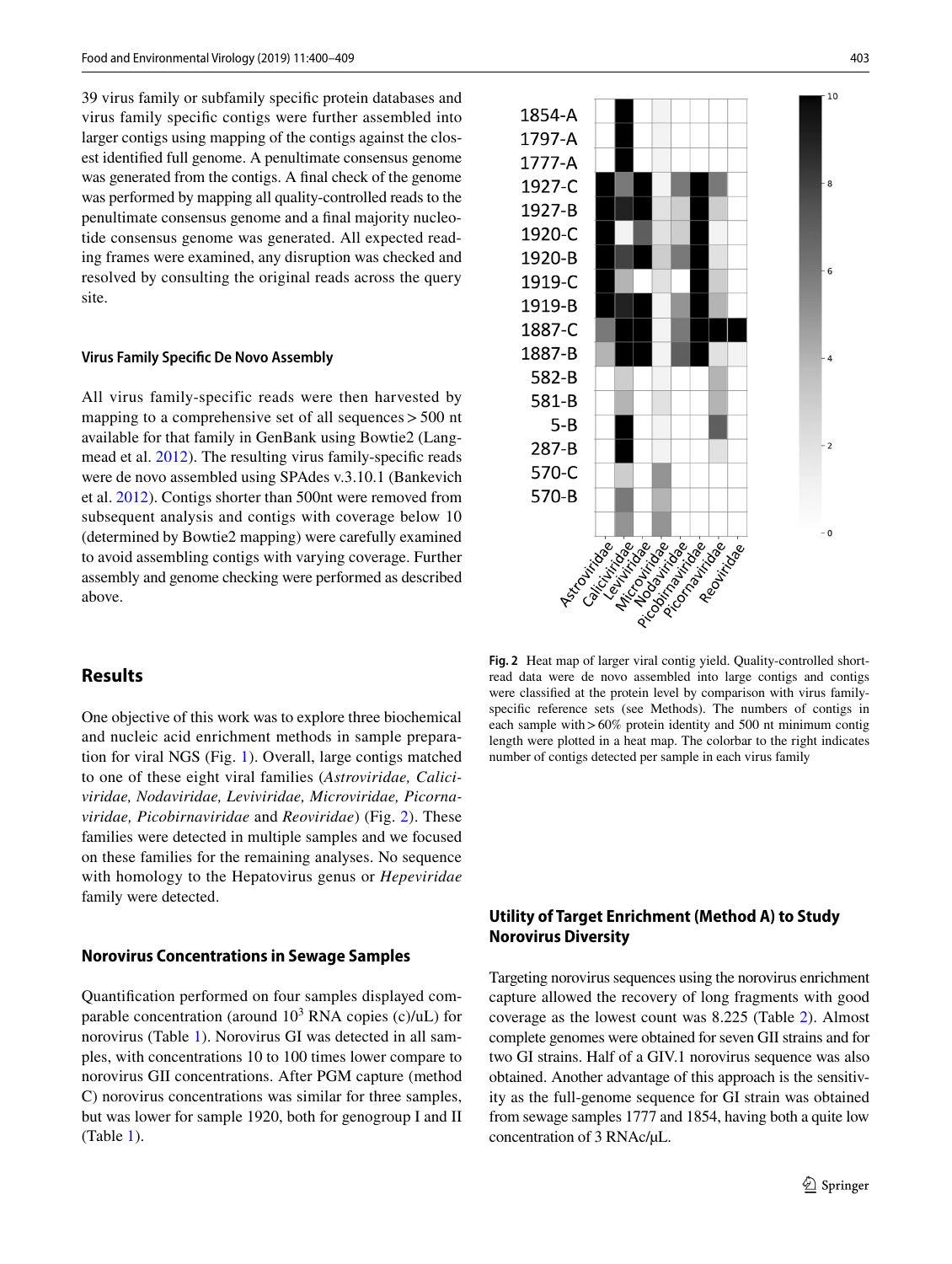| Sample | Method        | Norovirus*     |     | Calicivirus |
|--------|---------------|----------------|-----|-------------|
|        |               | GI             | GII | reads       |
| E1777  | А             | 3              | 497 | NA          |
| E1797  | А             | 64             | 39  | NA          |
| E1854  | А             | 3              | 37  | NA          |
| E1887  | B             | 7              | 219 | 2507        |
|        | C             | $\overline{2}$ | 223 | 13,548      |
| E1919  | В             | 19             | 361 | 3242        |
|        | $\mathcal{C}$ | 6              | 346 | 10,635      |
| E1920  | B             | 20             | 466 | 10,406      |
|        | C             | 3              | 81  | 3962        |
| E1927  | B             | 26             | 140 | 1750        |
|        | C             | 11             | 637 | 2777        |

<span id="page-4-0"></span>**Table 1** Norovirus concentrations in wastewater samples used for this study and corresponding calicivirus reads

*NA* data not collected

\*Concentrations obtained using digital RT-PCR are expressed as RNA copies/ $\mu$ L for genogroup I (GI) and II (GII)

\*\*Number of reads mapped on contigs>500nt using Bowtie2

<span id="page-4-1"></span>**Table 2** Norovirus strains identifed in sewage samples using method A

| Sample | Contig length | Genotype*         | Coverage** |
|--------|---------------|-------------------|------------|
| E1777  | 7278          | $GHIP21-GII.3$    | 19.586     |
|        | 7484          | GIIP7-GII.6       | 99.576     |
|        | 6828          | GIIPe-GII.4syd-v2 | 23.144     |
|        | 7497          | GIIPe-GII4syd     | 21.732     |
|        | 7648          | $GIP3-GI.3$       | 16.817     |
| E1797  | 7343          | GIIP17-GIL7       | 85.503     |
|        | 7431          | GIIP7-GIL6        | 47.253     |
|        | 3467          | GIP9-GI.9         | 12.576     |
|        | 7679          | $GIPb-GI.6$       | 71.396     |
| E1854  | 1582          | GIIP16-GII.13     | 12.72      |
|        | 6509          | GIIP17-GII.17     | 8.225      |
|        | 1221          | GIIPg             | 8.663      |
|        | 7641          | GIPb-GI.6         | 15.532     |
|        | 3687          | GIV               | 12.327     |

\*Sequences were identifed using the online norovirus genotyping tool v2.0 (Kroneman et al. [2011\)](#page-8-17)

\*\*Coverage was calculated using Bowtie2 (Langmead et al. [2012](#page-8-16))

## **Impact of PEG Precipitation (Method B) on Virus Sequence Yield**

Viruses were frst concentrated using high-molecular weight PEG precipitation for both stool and sewage samples. PEG has been used to concentrate enteric virus in oysters and water samples (Lewis et al. [1988\)](#page-8-12) and when applied here, it was efficient in recovering long norovirus contigs, with

<span id="page-4-2"></span>**Table 3** Norovirus and other human virus detected in stool samples using method B

| Sample | Virus            | Contig length | Genotype                 |
|--------|------------------|---------------|--------------------------|
| S570   | <b>Norovirus</b> | 7609          | GIIPe-GII.4 syd          |
| S287   | <b>Norovirus</b> | 7542          | $GIP21-GII.3$            |
|        | <b>Norovirus</b> | 1104          | GIIP17-GII.17            |
|        | Enterovirus      | 653           | coxsackievirus A9        |
| S5     | <b>Norovirus</b> | 7390          | GIIP4NewOrleans-GII.4syd |
|        | <b>Norovirus</b> | 3399          | $GIL$ P21-GIL3           |
|        | Enterovirus      | 1387          | coxsackievirus A9        |
| S581   | <b>Norovirus</b> | 7528          | GIIP17-GIL17             |
|        | Enterovirus      | 1421          | coxsackievirus A9        |
| S582.  | <b>Norovirus</b> | 7536          | GIIP17-GII.17            |
|        | Enterovirus      | 1363          | coxsackievirus A9        |

fve complete norovirus genomes obtained. An additional advantage of the PEG approach when combined with random primed deep sequencing was the detection of other enteric viruses present in the samples such as coxsackievirus in stool samples (Table [3\)](#page-4-2), sapovirus, astrovirus and rotavirus in sewage samples (Table [4](#page-5-0)).

## **Impact of Mucin Capture (Method C) on Virus Sequence Yield**

We aimed to investigate if a mucin capture step could provide enrichment of norovirus and other enteric virus materials. Calicivirus read numbers increased after mucin capture except for sample1920 for which norovirus GI and GII concentrations were also lower suggesting a failure in one purifcation step or a selection of some norovirus strains by the PGM (Table [1\)](#page-4-0). No reproductible impact of the mucin capture on contig lengths was observed. Examining the lengths of norovirus contigs as a measure of success, four norovirus contigs were longer with mucine capture, while six norovirus contigs showed reduced lengh with mucin capture (compared to contig yield without PGM capture, Method B) (Table [4\)](#page-5-0). An unexpected observation was the impact of this treatment on a number of other viruses as shown by the viral family-specifc read yields for eight virus families. For *Astroviridae, Reoviridae, Nodaviridae* and *Picobirnaviridae* families, the yield of specifc reads (as a percentage of total reads for that sample) was increased, as reported in upper panels of Fig. [3](#page-6-0) comparing orange markers (method B) to blue markers (method C). This was confrmed by the identifcation of a complete genome for a human rotavirus A genotype G9-[P8], and for astrovirus (full genome for one strain and four additional strains identifed) compared to method B (Table [4\)](#page-5-0). In contrast, the yields of *Leviviridae* and *Picornaviridae* families remained similar or slightly reduced. A large amount of the phage *PhiX174 (*a member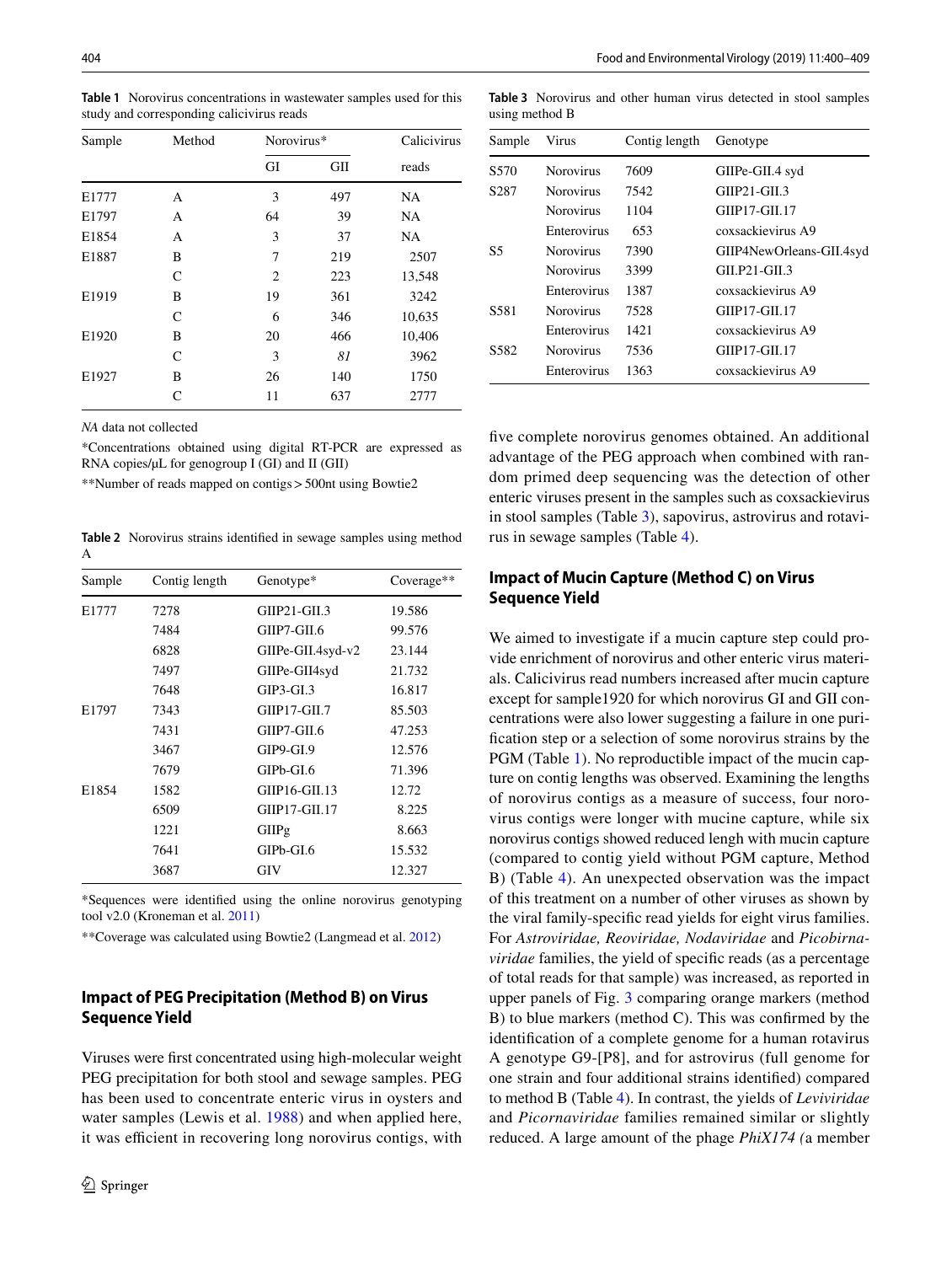<span id="page-5-0"></span>**Table 4** Human enteric viruses detected using method B and C

| Sample | Method B          |        |               | Method C          |        |                   |
|--------|-------------------|--------|---------------|-------------------|--------|-------------------|
|        | Virus             | Contig | Genotype      | Virus             | Contig | Genotype*         |
| S570   | <b>Norovirus</b>  | 7609   | GIIPe-GII.4   | <b>Norovirus</b>  | 6976   | GIIPe-GII.4       |
| E1887  | Sapovirus         | 7414   | GL2           | Sapovirus         | 7491   | GL2               |
|        | <b>Norovirus</b>  | 3241   | GIIP22-GII.17 | <b>Norovirus</b>  | 2366   | <b>GII.P22</b>    |
|        | <b>Norovirus</b>  | 2961   | GII           | <b>Norovirus</b>  | 2129   | GII               |
|        | <b>Norovirus</b>  | 2996   | GII.P7-GII.17 | <b>Norovirus</b>  | 3126   | GII.P17-GII.17    |
|        |                   |        |               | <b>Norovirus</b>  | 3024   | $GII.P17-GII.6$   |
|        | Rotavirus         | 836    |               | Rotavirus         | 3283   | G9[P8]            |
|        | Astrovirus        | 3860   | Type 2        | Astrovirus        | 6519   | Type 2            |
|        |                   |        |               | Husavirus         | 494    | Sp.16915_89       |
| E1919  | <b>Norovirus</b>  | 4598   | GII.P16-GII.2 | <b>Norovirus</b>  | 1028   | GIIP16            |
|        | <b>Norovirus</b>  | 2692   | GII           | <b>Norovirus</b>  | 3004   | GII.P16-GII.4 syd |
|        | Sapovirus         | 1209   | GII.3         |                   |        |                   |
|        | Astrovirus        | 6810   | Type 1        | <b>Astrovirus</b> | 6412   | Type 1            |
| E1920  | <b>Norovirus</b>  | 2239   | GII           | <b>Norovirus</b>  | 510    | GII.2             |
|        | <b>Norovirus</b>  | 332    | $GI-GI.3$     |                   |        |                   |
|        | Astrovirus        | 6782   | Type 1        | <b>Astrovirus</b> | 1878   | Type 1            |
| E1927  | Norovirus         | 944    | GII.2         | <b>Norovirus</b>  | 631    | GII.Postdam       |
|        |                   |        |               | <b>Norovirus</b>  | 616    | GII               |
|        | <b>Norovirus</b>  | 442    | GI            | <b>Norovirus</b>  | 631    | $GI-GI.3$         |
|        |                   |        |               | Sapovirus         | 571    | GI.1 Seoul        |
|        | <b>Astrovirus</b> | 1878   | Type 1        | <b>Astrovirus</b> | 6588   | Type 5            |
|        |                   |        |               | <b>Astrovirus</b> | 3948   | Type 1            |
|        |                   |        |               | Aichi virus       | 2692   | Type 1            |

\*Strain identifcation was assigned using the online Norovirus genotyping tool v2.0 (Kroneman et al. [2011](#page-8-17))

of the *Microviridae* family*)* was added as a carrier after the PGM capture, thus we cannot make conclusion about the impact of PGM on the *Microviridae* family.

# **Discussion**

This work aimed to generate enteric virus sequence data from human stool and sewage samples, with a special interest in norovirus. There are several challenges when applying metagenomics deep sequencing to describe the total virome of sewage samples (Bibby et al. [2013](#page-8-18), Adriaenssens et al. [2018\)](#page-8-6). One challenge is the high levels of dilution of human enteric viruses and the presence of a large variety of other microorganisms, plant, algae, chemical and organic compounds. Indeed, in non-outbreak settings, human enteric viruses are present at lower concentrations compared to bacteria or phages. In a previous study, we demonstrated that at least 1-4% of the population need to be infected to detect hepatitis E virus in raw sewage from a small sewage treatment plant, showing the potential to rapidly detect outbreak in the population (Miura et al. [2016\)](#page-9-9). Another challenge of sewage virome characterization is to obtain a representative sample of the viral load and diversity from the wastewater. Concentration of large volumes of water are currently used to decrease the sampling variability and increase the sensitivity threshold of the assays (Lewis et al. [1988](#page-8-12); Schaefer et al. [2018](#page-9-4); Fernandez-Cassi et al. [2018](#page-8-0)). However, this may lead to increase concentration of inhibitors of the enzymes used for molecular assays, as human sewage may contain detergents, medicine, food additives, food waste and other chemicals and thus some purifcation steps are needed (Hata et al. [2017\)](#page-8-19). Composite samples obtained over 24 h, as used for this study, may be a convenient way to overcome some of these problems as it can be representative of what is entering in the sewage treatment plant without the need of large volumes. Diferent methods previously developed for sewage, water or shellfsh analysis use the PEG precipitation that help to concentrate biomolecules by altering their hydration from solution and viruses (Lee et al. [1981;](#page-8-20) Lewis et al. [1988;](#page-8-12) Metcalf et al. [1995;](#page-8-2) Jiang et al[.1992\)](#page-8-21). This easy-to-use method was proposed for the frst assay able to detect norovirus in stool (Jiang et al. [1992](#page-8-21)) and in preliminary test we verifed that it helped to recover the complete norovirus genome from stool samples (data not shown). As human enteric viruses tend to aggregate or to bind to diferent types of particles,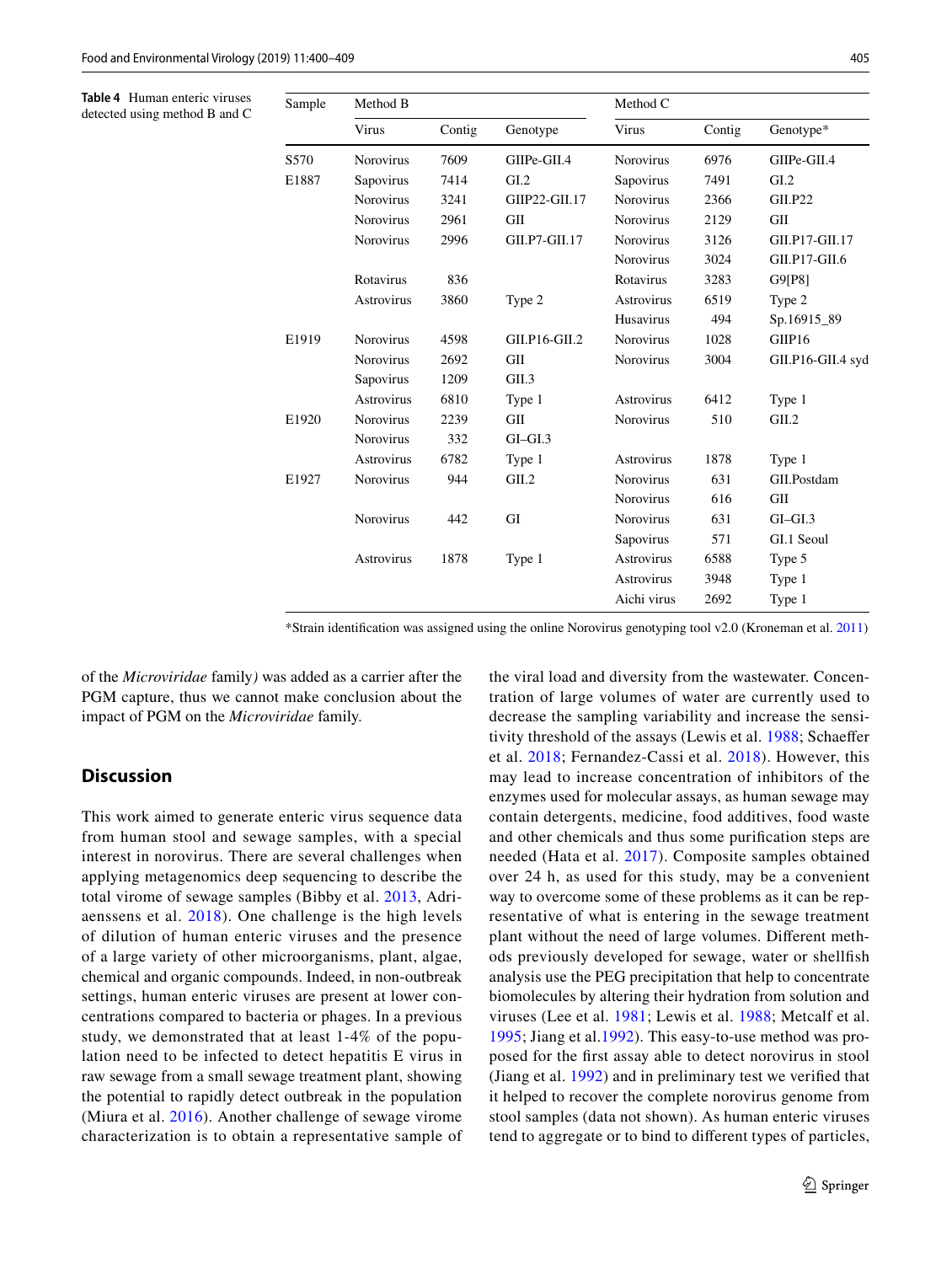

<span id="page-6-0"></span>**Fig. 3** Scatter plot of reads identifed for each of 8 virus families (percentage of total reads). Quality-controlled reads for each of the 18 sample/conditions were mapped to virus family reference sets (see Methods) for *Astroviridae, Caliciviridae, Nodaviridae, Leviviridae, Microviridae, Picornaviridae, Picobirnaviridae* and *Reoviridae*. The

number of reads identifed in each family was plotted as percentage of the total quality-controlled reads for that read set. Data sets were separated into sample types (stool or sewage) and colored according sample treatment (method A: pink, method B: orange and method C: blue)

including bacteria, we applied an elution step based on pH variations under controlled conductivity conditions (Miura et al. [2013;](#page-9-10) Samandoulgou et al. [2015;](#page-9-11) Mullendore et al. [2001;](#page-9-5) da Silva et al. [2011](#page-8-22)). This added step may explain the higher efficacy to obtain long sequence of human enteric viruses compared to a published study that failed to identifed norovirus strains (Hjelmso et al. [2017](#page-8-23)).

Capsid structures of a number of human enteric viruses including norovirus and rotavirus have been found to interact with the mucin family of glycoproteins due to the presence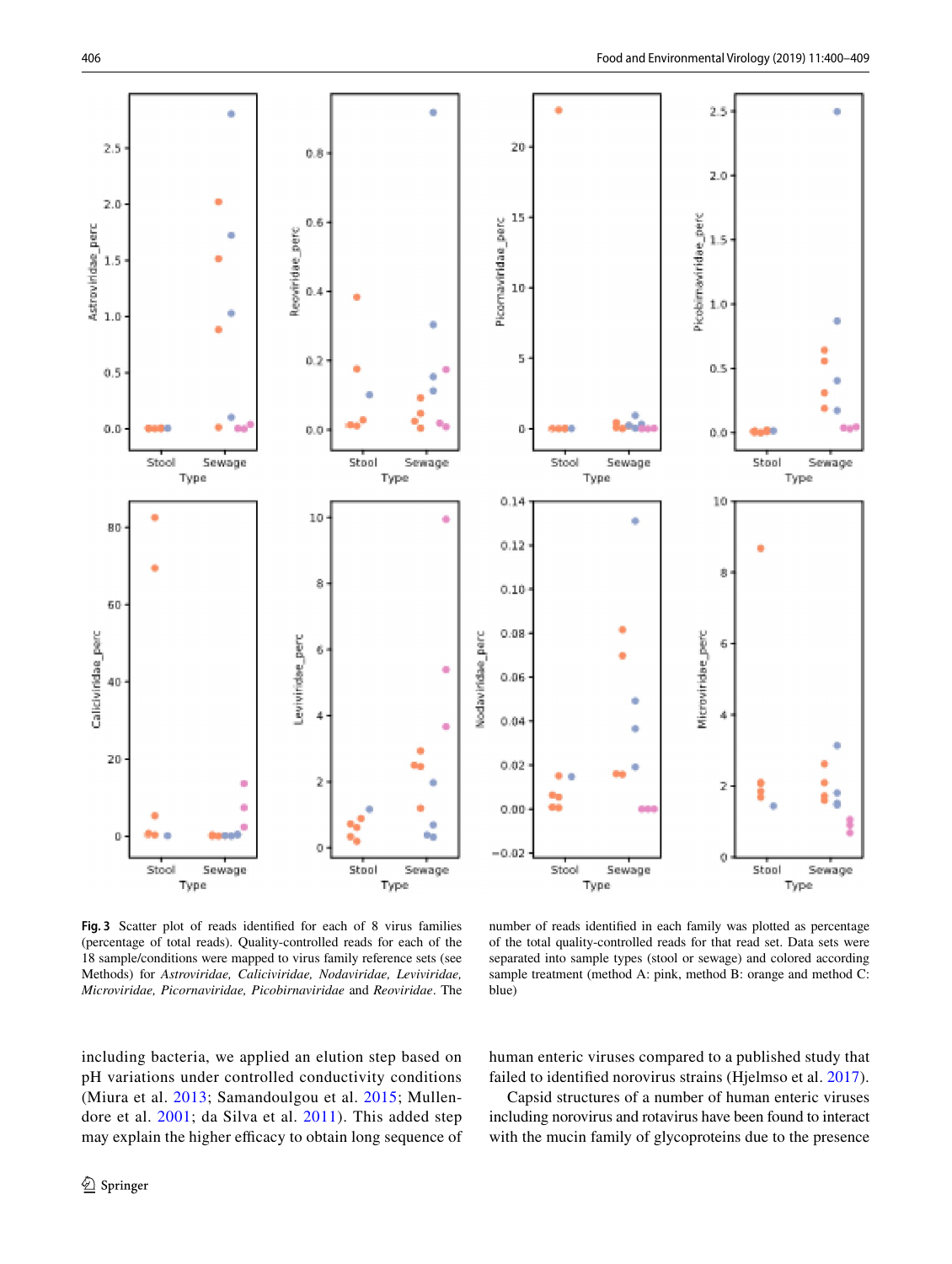of binding sites for the complex carbohydrates on mucin (Le Pendu et al. [2014\)](#page-8-24). This binding affinity was proposed to select norovirus particles from water samples using human histo-blood group antigen or PGM that present similar structure as it may increase the specificity by capturing non-damaged capsid and the sensitivity of detection by facilitating inhibitor removal (Zhou et al. [2017](#page-9-12); Tian et al. [2008](#page-9-6)). In this study, PGM capture increased norovirus concentrations in the nucleic acid extracts, however, no diference was observed in terms of contig lengths or diversity of identifed sequences. Combining PGM and HBGA type-B antigen could have help to improve this approach (Tian et al., [2017](#page-9-13)). One beneficial impact of the PGM capture was the detection of full genome of a rotavirus genogroup A genotype G9-[P8], confirming the binding affinity of rotavirus strains to glycans (Hu et al. [2018\)](#page-8-25). When compared to method B (PEG without mucin capture), rotavirus was identifed but full genome was not obtained, suggesting that PGM combined with random primed deep sequencing would be superior to detect full genomes of norovirus and rotavirus. It was more surprising to find a beneficial impact of PGM capture on astrovirus, with an increased diversity of strains identifed. The PGM capture led also to the characterization of a few sequence of husavirus strain. Some husaviruses have been described as a novel virus family within the order Picornavirales, and are common in human fecal material (Oude Munnink et al. [2015](#page-9-14)). However, very little is known about astrovirus or husavirus PGM interactions, which may be due to non-specifc interactions such as sialic acid recognition or other glycan affinity to viral capsid structure (Shanker et al. [2017;](#page-9-15) Hu et al. [2018\)](#page-8-25). Adding purifcation steps enhance the risk to lose viruses as observed for one sample and also to introduce some bias of selection. Furthermore, when dealing with complex samples with a mixture of low amounts of viral contaminantions such as sewage, this may be an issue which need to be further investigated. Three biological replicates were found to be an useful approach to minimize potential biases and to give more confdence in analyzing aquatic viromes (Kim et al. [2017\)](#page-8-7).

One objective of this work was to evaluate norovirus diversity present in stool and sewage samples. Some works based on a metabarcoding approach targeting the ORF2 portion of norovirus genome were successfully applied to sewage samples, but this approach limits the identifcation of strains that are not amplifed by published primers (Oshiki et al. [2018](#page-9-16); Fumian et al. [2019\)](#page-8-26). In our work, we aimed to identify long fragments to be able to capture the diversity of strains circulating in the local population. The SureSelect target enrichment (method A) gave the highest number of full genome for several norovirus strains despite similar norovirus concentrations when compared with sewage samples used (Brown et al. [2016\)](#page-8-13). This method was the only one able to yield norovirus GI strain identifcations, important criteria for environmental sample analysis considering the importance of these strains transmission through the environment (Le Guyader et al. [2012;](#page-8-27) Verhoef et al. [2015\)](#page-9-17). Although the SureSelect target enrichment array is designed to capture *Caliciviridae* sequences, these targeted sequences were still less than 1% of the total reads after capture, suggesting non-specifc binding. Since the binding and wash conditions are propriety to the manufacturer and the actual bait concentrations are not provided, specifcity improvements are limited. This method also allowed to identify a norovirus GIV.1 strain. This genogroup is sporadically detected in sewage samples, and may be under-appreciated as a cause of gastroenteritis, presumably because only a small number of sequences are available in GenBank causing difculties in primer design (Sima et al. [2011](#page-9-18); La Rosa et al. [2012](#page-8-28)). The two other methods also allowed to characterize some norovirus sequence, all of them being already reported in the NoroNet network (van Beek et al. [2018\)](#page-9-19). Beside the ubiquitous GII.4 strains that have been reported worldwide, it was interesting to detect the GII.P17-GII.17 strain that caused several gastroenteritis outbreaks in multiple countries during this sampling period (Matsushima et al. [2015;](#page-8-29) Koo et al. [2017\)](#page-8-30). In this regard, a complete characterization of detected viruses is important to identify new strains and thus to help risk manager to take measure to prevent further distribution (Cocolin et al. [2018](#page-8-31)).

A limitation of this study lies in the small sample size tested. Ideally, it would be more informative to have a larger number of samples being tested for the same approach to evaluate the method efficiency across sample variability. Sequence contents of raw sewage refect the composition of the microbiome of local population and the diversity of all pathogenic or non-pathogenic bacteria or viruses circulating in the community at a larger extent than individual samples (Newton et al. [2015](#page-9-20); Sano et al. [2016\)](#page-9-0). To access this sequence information, we need to develop reproducible, simple, fast and easy to apply methods. The viral agnostic metagenomics approach is still an expensive approach when considering the library preparation or sequencing runs, but all the steps of the methods described here can easily be performed in environmental laboratory already performing PCR analysis as it just needs a centrifuge and basic equipment.

**Acknowledgements** We acknowledge the help of the SAUR and SUEZ technicians for sampling. We are most grateful to the Genomics and Bioinformatics Core Facility of Nantes (GenoBird, Biogenouest) for the technical support.

**Funding** This work was funded by EU-H2020 Grant No. 643476 COMPARE. My V.T. Phan is supported by Marie Sklodowska-Curie Individual Fellowship, funded by European Union's Horizon 2020 research and innovation programme (Grant Agreement No. 799417).

**Data Availability** The short-reads data for this study has been deposited in the European Nucleotide Archive (ENA) [http://www.ebi.ac.uk/ena/](http://www.ebi.ac.uk/ena/data/view/PRJEB31600)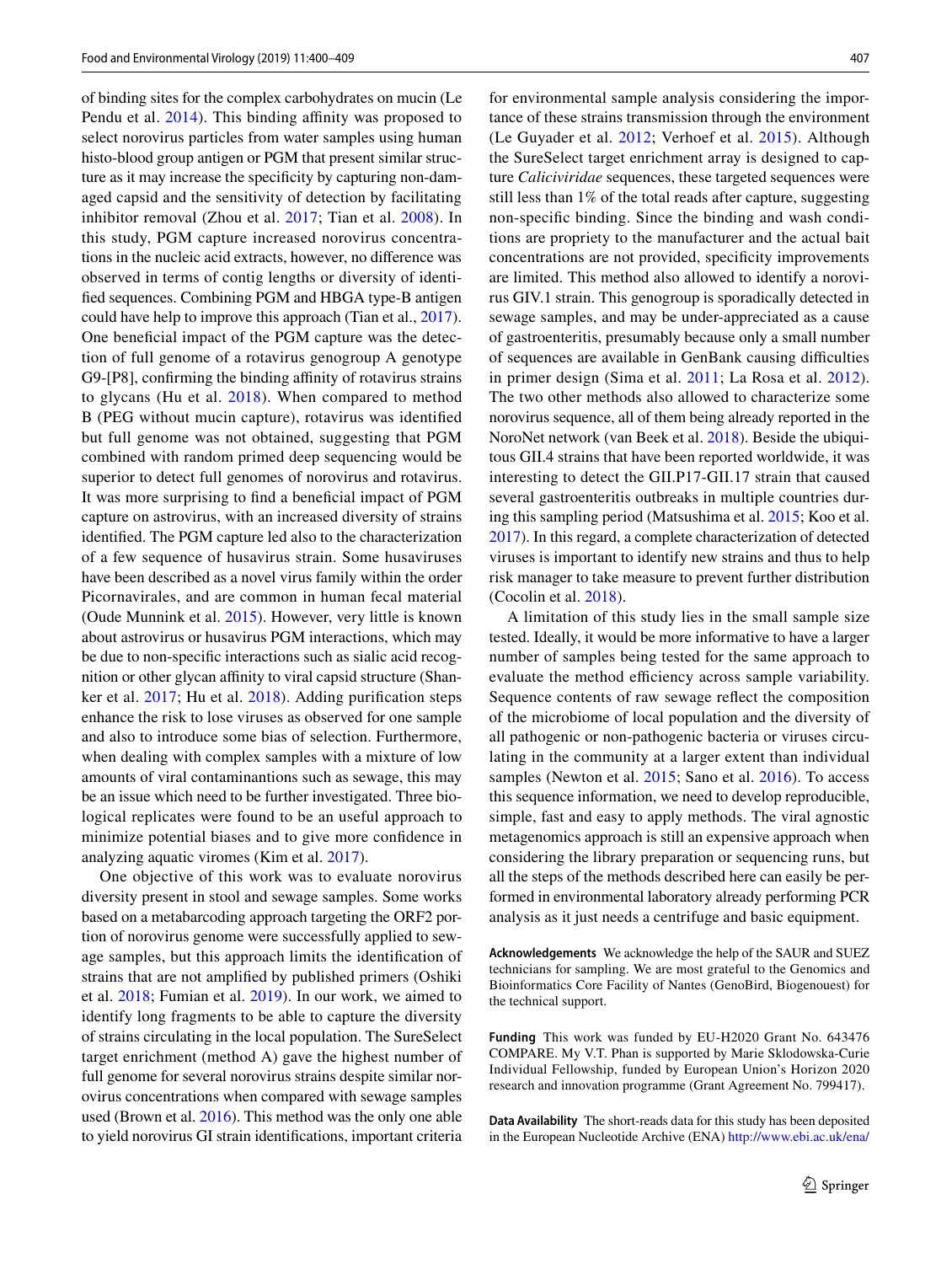[data/view/PRJEB31600](http://www.ebi.ac.uk/ena/data/view/PRJEB31600) and to Genbank with the following (temporary) accession number: from MK789654 to MK789656 for NoV GI, from MK907785 to MK907802 for NoV GII, MK726262 for NoV GIV.

**Open Access** This article is distributed under the terms of the Creative Commons Attribution 4.0 International License [\(http://creativeco](http://creativecommons.org/licenses/by/4.0/) [mmons.org/licenses/by/4.0/](http://creativecommons.org/licenses/by/4.0/)), which permits unrestricted use, distribution, and reproduction in any medium, provided you give appropriate credit to the original author(s) and the source, provide a link to the Creative Commons license, and indicate if changes were made.

# **References**

- <span id="page-8-6"></span>Adriaenssens, E. M., Farkas, K., Harrison, C. H., Jones, D. L., Allison, H. E., & McCarthy, A. J. (2018). Viromic analysis of wastewater input to a river catchment reveals a diverse assemblage of RNA viruses. *mSystems, 3,* e00015–00018.
- <span id="page-8-9"></span>Alberti, A., et al. (2017). Viral to metazoan marine plankton nucleotide sequences from the Tara Oceans expedition. *Scientifc Data, 4,* 170093.
- <span id="page-8-11"></span>Atmar, R. L., Ramani, S., & Estes, M. K. (2018). Human noroviruses: Recent advances in a 50-year history. *Current Opinion in Infectious Disease, 31,* 422–432.
- <span id="page-8-14"></span>Bankevich, A., Nurk, S., Antipov, D., Gurevich, A. A., et al. (2012). SPAdes: A new genome assembly algorithm and its applications to single-cell sequencing. *Journal of Computational Biology, 19,* 455–477.
- <span id="page-8-18"></span>Bibby, K., & Peccia, J. (2013). Identifcation of viral pathogen diversity in sewage sludge by metagenome analysis. *Environmental Science and Technology, 47,* 1945–1951.
- <span id="page-8-13"></span>Brown, J. R., Roy, S., Ruis, C., Romero, E. Y., Shah, D., Willimas, R., et al. (2016). Norovirus whole-genome sequencing by sure select target enrichment: A robust and sensitive method. *Journal of Virology, 54,* 2530–2537.
- <span id="page-8-31"></span>Cocolin, L., Mataragas, M., Bourdichon, F., Doulgeraki, A., Pilet, M.-F., Jagadeesan, B., et al. (2018). Next generation microbiological risk assessment meta-omics: The next need for integration. *International Journal of Food Microbiology, 287,* 10–17.
- <span id="page-8-5"></span>Cotten, M., & Koopmans, M. (2016). Next-generation sequencing and norovirus. *Future Virology, 11,* 719–722.
- <span id="page-8-8"></span>Cotten, M., Munnink, B. O., Canuti, M., Deijs, M., Watson, S. J., Kellam, P., et al. (2014). Full genome virus detection in fecal samples using sensitive nucleic acid preparartion, deep sequencing, and a novel iterative sequence classifcation algorithm. *PLoS ONE, 9,* e93269.
- <span id="page-8-22"></span>da Silva, A., Kavanagh, O. V., Estes, M. K., & Elimelech, M. (2011). Adsorption and aggregation properties of norovirus GI and GII virus like particles demonstrate difereing responses to solution chemistry. *Environmental Science and Technology, 45,* 520–526.
- <span id="page-8-10"></span>de Graaf, M., Villabruna, N., & Koopmans, M. P. G. (2017). Capturing norovirus transmission. *Current Opinion in Virology, 22,* 64–70.
- <span id="page-8-15"></span>Edgar, R. C. (2010). Search and clustering orders of magnitude faster than BLAST. *Bioinformatics, 26,* 2460–2461.
- <span id="page-8-0"></span>Fernandez-Cassi, X., Timoneda, N., Partinez-Puchol, S., Rusinol, M., Rodriguez-Manzano, J., Figuerola, N., et al. (2018). Metagenomics for the study of viruses in urban sewage as a tool for public health surveillance. *Science of the Total Environment, 618,* 870–880.
- <span id="page-8-4"></span>Forbes, J. D., Knox, N. C., Ronholm, J., Pagotto, F., & Reimer, A. (2017). Metagenomics: The next culture-independant game changer. *Frontiers in Microbiology, 8,* 1069.
- <span id="page-8-26"></span>Fumian, T. M., Fioretti, J. M., Lun, J. H., dos Santos, I. A. L., White, P. A., & Miagostovich, M. P. (2019). Detection of norovirus epidemic genotypes in raw sewage using next generation sequencing. *Environment International, 123,* 282–291.
- <span id="page-8-3"></span>Gerba, C., Betancourt, W. Q., Kitajima, M., & Rock, C. M. (2018). Reducing uncertainty in estimating virus reduction by advanced water treatment process. *Water Research, 133,* 282–288.
- <span id="page-8-19"></span>Hata, A., Inaba, M., Katayama, H., & Furumai, H. (2017). Characterization of natural organic substances potentially hindering RT-PCR-based virus detection in large volumes of environmental water. *Environmental Science and Technology, 51,* 13568–13579.
- <span id="page-8-23"></span>Hjelmso, M. H., Hellmer, M., Fernandez-Cassi, X., Timoneda, N., Lukjancenko, O., Seidel, M., et al. (2017). Evaluation of methods for the concentration and extraction of viruses from sewage in the context of metagenomic sequencing. *PLoS ONE, 12,* e0170199.
- <span id="page-8-1"></span>Hoque, S. A., Thongprachum, A., Takanashi, S., Mostafa, S. M., Saito, H., Anwar, K. S., et al. (2019). Alarming situation of spreading enteric viruses through sewage water in Dhaka city: Molecular epidemiological evidences. *Food and Environmental Virology, 11,* 65–75.
- <span id="page-8-25"></span>Hu, L., Sankaran, B., Laucirica, D. R., Estes, M. K., & Prasad, B. V. V. (2018). Glycan recognition in globally dominant human rotaviruses. *Nature Communications, 9,* 2631.
- <span id="page-8-21"></span>Jiang, X., Wang, J., Graham, D. Y., & Estes, M. K. (1992). Detection of Norwalk virus in stool by polymerase chain reaction. *Journal of Clinical Microbiology, 30,* 2529–2534.
- <span id="page-8-7"></span>Kim, Y., van Bonn, W., Aw, T. G., & Rose, J. B. (2017). Aquarium viromes: Viromes of human-managed aquatic systems. *Frontiers in Microbiology, 8,* 1231.
- <span id="page-8-30"></span>Koo, E. S., Kim, M. S., Choi, Y. S., Park, K.-S., & Jeong, Y. S. (2017). Occurrence of novel GII.17 and GII.21 norovirus variants in the coastal environment of South Korea in 2015. *PLoS ONE, 12,* e0172237.
- <span id="page-8-17"></span>Kroneman, A., Vennema, H., Deforche, K., Avoort, H.v.d., Peñaranda, S., Oberste, M.S., et al. (2011). An automated genotyping tool for enteroviruses and noroviruses. *Journal of Clinical Virology*, *51*, 121–125.
- <span id="page-8-28"></span>La Rosa, G., Fratini, M., Vennarucci, V. S., Guercio, A., Purpari, G., & Muscillo, M. (2012). GIV noroviruses and other enteric viruses in bivalves: A preliminary study. *New Microbiologica, 35,* 27–34.
- <span id="page-8-16"></span>Langmead, B., & Salzberg, S. (2012). Fast gapped-read aligment with Bowtie 2. *Nature Methods, 9,* 357–359.
- <span id="page-8-27"></span>Le Guyader, F. S., Atmar, R. L., & Le Pendu, J. (2012). Transmission of viruses through shellfsh: When specifc ligands come into play. *Current Opinion in Virology, 2,* 103–110.
- <span id="page-8-24"></span>Le Pendu, J., Nystrom, K., & Ruvoen-Clouet, N. (2014). Host pathogen co-evolution and glycan interactions. *Current Opinion in Virology, 7,* 88–94.
- <span id="page-8-20"></span>Lee, J. C., & Lee, L. L. Y. (1981). Preferential solvent interactions between proteins and polyethylene glycol. *Journal of Biology and Chemistry, 256,* 625–631.
- <span id="page-8-12"></span>Lewis, G. D., & Metcalf, T. G. (1988). Polyethylene glycol precipitation for recovery of pathogenic virues, including Hepatitis A virus and human rotavirus, from oyster, water and sediment samples. *Applied and Environmental Microbiology, 54,* 1983–1988.
- <span id="page-8-29"></span>Matsushima, Y., Ishikawa, M., Shimizu, T., Komane, A., Kasuo, S., Shinohara, M., et al. (2015). Genetic analyses of GII.17 norovirus strains in diarrheal disease outbreaks from December 2014 to March 2015 in Japan reveal a novel polymerase sequence and amino acid substitution in the capsid region. *Euro Surveillance, 20,* 21173.
- <span id="page-8-2"></span>Metcalf, T., Melnick, J. L., & Estes, M. K. (1995). Environmental Microbiology: From detection of virus in sewage and water by isolation to identifcation by molecular biology—A trip of over 50 years. *Annual Review in Microbiology, 49,* 461–487.